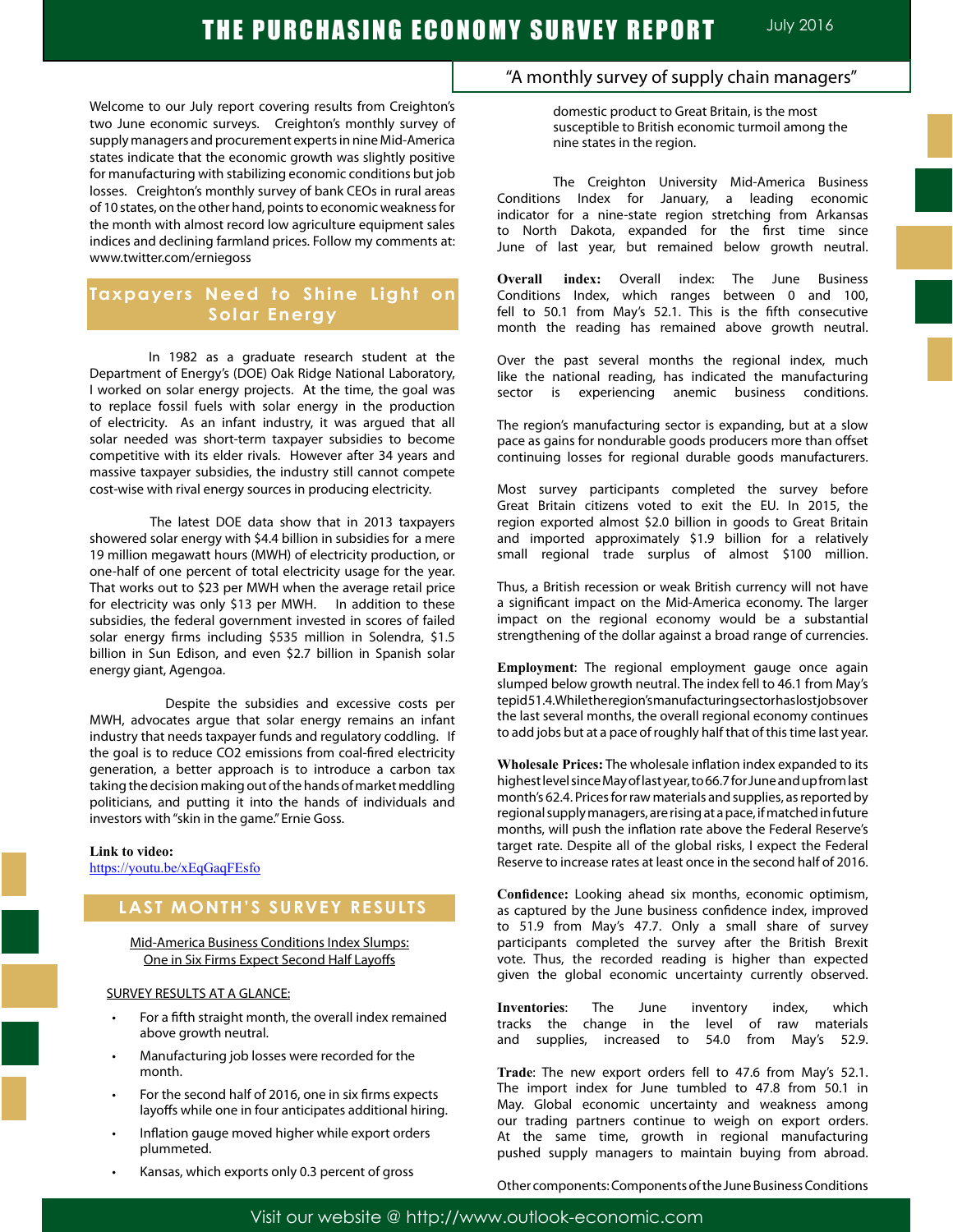### "A monthly survey of supply chain managers"

|                                  | <b>ONOMY SURVEY REPORT</b>                  | <b>July 2016</b> |
|----------------------------------|---------------------------------------------|------------------|
|                                  | "A monthly survey of supply chain managers" |                  |
|                                  |                                             |                  |
| and<br>that                      |                                             |                  |
| $\mathfrak{\text{a}}$ for<br>ous |                                             |                  |
|                                  |                                             |                  |
| ıne,                             |                                             |                  |
|                                  |                                             |                  |
| ides<br>.0%                      |                                             |                  |
|                                  |                                             |                  |
| May<br>d by                      |                                             |                  |
|                                  |                                             |                  |
| bor<br>for                       |                                             |                  |
| CPI<br>wth                       |                                             |                  |
| st 7                             |                                             |                  |
| e of<br>:her                     |                                             |                  |
| rish<br>llish                    |                                             |                  |
|                                  |                                             |                  |
| bor<br>ery/                      |                                             |                  |
| the<br>July                      |                                             |                  |
|                                  |                                             |                  |
|                                  |                                             |                  |
| rce                              |                                             |                  |
| lves<br>tion                     |                                             |                  |
| ices<br>rice                     |                                             |                  |
| and<br>and                       |                                             |                  |
|                                  |                                             |                  |
| ess                              |                                             |                  |

# THE PURCHASING ECONOMY SURVEY REPORT JUly 2016

Index were new orders at 46.8, down from 50.7; production or sales sank to 47.6 from May's 52.9; and delivery speed of raw materials and supplies rose to 55.4 from last month's 52.1.

The Creighton Economic Forecasting Group has conducted the monthly survey of supply managers in nine states since 1994 to produce leading economic indicators of the Mid-America economy. States included in the survey are Arkansas, Iowa, Kansas, Minnesota, Missouri, Nebraska, North Dakota, Oklahoma and South Dakota.

Arkansas' overall index for June, or leading economic indicator, fell to 48.5 from May's 52.7. Components of the index from the monthly survey of supply managers were new orders at 45.6, production or sales at 46.5, delivery lead time at 53.0, inventories at 52.1, and employment at 45.3. In 2015, Arkansas exported \$170 million in goods to Great Britain representing less than 0.14 percent of the state's gross domestic product. Thus, significant increases in the value of the dollar versus the pound sterling, or a British recession will have only a small, negative impact on the state economy.

The forecasting group's overall index, referred to as the Business Conditions Index, ranges between 0 and 100. An index greater than 50 indicates an expansionary economy over the course of the next three to six months. The Business Conditions Index is a mathematical average of indices for new orders, production or sales, employment, inventories and delivery lead time. This is the same methodology, used since 1931,by the Institute for Supply Management, formerly the National Association of Purchasing Management.

## **MID-AMERICA STATES**

#### ARKANSAS

#### IOWA

The June Business Conditions Index for Iowa slipped to 50.3 from May's 53.2. Components of the index from the monthly survey of supply managers were new orders at 46.1, production or sales at 46.9, delivery lead time at 54.9, employment at 46.5, and inventories at 57.0. In 2015, Iowa exported \$289 million in goods to Great Britain representing less than 0.20 percent of the state's gross domestic product. Thus, significant increases in the value of the dollar versus the pound sterling, or a British recession will have only a small, negative impact on the Iowa's economy.

#### KANSAS

The Kansas Business Conditions Index for June sank to 48.4 from 49.7 in May. Components of the leading economic indicator from the monthly survey of supply managers were new orders at 45.6, production or sales at 49.9, delivery lead time at 49.4, employment at 45.2, and inventories at 51.7. In 2015, Kansas exported \$432 million in goods to Great Britain representing less than 0.30 percent of the state's gross domestic product. Thus, significant increases in the value of the dollar versus the pound sterling, or a British recession will have only a small, negative impact on the Kansas economy.

#### **MINNESOTA**

The June Minnesota Business Conditions Index declined to 51.6 from 54.3 in May. Components of the index from the monthly survey of supply managers were new orders at 48.1, production orsales at 47.2, delivery lead time at 54.8, inventories at 60.6, and employment at 47.5. In 2015, Minnesota exported \$534 million in goods to Great Britain representing less than 0.16 percent of the state's gross domestic product. Thus, significant increases in the value of the dollar versus the pound sterling, or a British recession will have only a small, negative impact on Minnesota's economy.

- U.S. home prices rose by 5.1% between April 2015 April 2016. This marked the sixth straight month growth has exceeded five percent.
- The average 30-year fixed mortgage averaged 3.48% the week ending June 30, down from 3.56% the previ week.
- U.S. companies added a massive 287,000 jobs in Ju well above the expected 180,000.

#### MISSOURI

- Between May 2015 and 2016, the core CPI which exclu food and energy, rose by 2.2% and has risen above 2 (the Fed's supposed target) for 7 straight months.
- $\cdot$  The U.S. trade deficit climbed by \$41.1 billion in M compared to April's \$37.5 billion. Exports declined 0.2% and imports jumped by 1.6%..

The June Business Conditions Index for Missouri sank to a still regional high of 54.0 from May's 57.0, also a regional high. Components of the index from the survey of supply managers were new orders at 47.8, production or sales at 47.9, delivery lead time at 58.1, inventories at 67.0, and employment at 49.1. In 2015, Missouri exported \$364 million in goods to Great Britain representing slightly more than 0.12 percent of the state's gross domestic product. Thus, significant increases in the value of the dollar versus the pound sterling, or a British recession will have only a small, negative impact on Missouri's economy.

- CPI: On July 15 and August 16, the Bureau of La Statistics releases the consumer price index (CPI) June and July, respectively. Keep an eye on the core (excludes food and energy). The year-over-year grow has been above the Fed target of 2.0% for the pa months.
- **GDP:** On July 29, BEA releases its advance estimate quarter 2 U.S. GDP (gross domestic product). Another annualized reading below 1.5% will be a bear economic signal. GDP growth over 2.5% will be a bul signal.
- The Jobs Report: On Aug. 5, the Bureau of Labor Statistics will release the July jobs report. Another v weak report (i.e. less than 100,000 jobs) will push Federal Reserve to forego raising raise rates at their 26-27 meetings.

#### NEBRASKA

• The Venezuelan government continues to enfo price and currency controls even with empty shel at grocery stores. Coca-Cola has ceased cola product in this oil rich nation due to sugar shortages. Pri set by politicians below the equilibrium market pi inevitability produce two outcomes: shortages underground markets. The laws of supply and dem are just that, laws, not good ideas.

Survey results for October will be released on the first busines day of next month, Aug. 1.

Follow Goss on twitter at http://twitter.com/erniegoss For historical data and forecasts visit our website at: http://www2.creighton.edu/business/economicoutlook/

The June Business Conditions Index for Nebraska slipped to 51.5 from 52.4 in May. Components of the index from the monthly survey of supply managers were new orders at 47.8, production orsales at 47.2, delivery lead time at 55.1, inventories at 60.1, and employment at 47.3. In 2015, Nebraska exported \$42 million in goods to Great Britain representing less than 0.03 percent of the state's gross domestic product. Thus, significant increases in the value of the dollar versus the pound sterling, or a British recession will have only a small, negative impact on Nebraska's economy.

#### NORTH DAKOTA

While North Dakota's leading economic indicator for June rose, it remained below growth neutral 50.0. The Business Conditions Index for the month rose to 41.3, a regional low from May's 40.9, also a regional low. Components of the overall index from the monthly survey of supply managers were new orders at 47.5, production or sales at 44.8, delivery lead time at 41.2, employment at 40.2, and inventories at 32.3. In 2015, North Dakota exported \$19 million in goods to Great Britain representing approximately 0.03 percent of the state's gross domestic product. Thus, significant increases in the value of the dollar versus the pound sterling, or a British recession will have only a small negative impact on North Dakota's economy.

#### **OKLAHOMA**

After moving above growth neutral for May, Oklahoma's Business Conditions Index once again moved below the threshold in June. The index from a monthly survey of supply managers slumped to 48.1 from 51.4 in May. Components of the June survey of supply managers were new orders at 46.8, production or sales at 46.4, delivery lead time at 51.3, inventories at 50.9, and employment at 45.0. In 2015, Oklahoma exported \$113 million in goods to Great Britain representing approximately 0.06 percent of the state's gross domestic product. Thus, significant increases in the value of the dollar versus the pound sterling, or a British recession will have only a small negative impact on the Oklahoma economy.

#### **SOUTH DAKOTA**

The Business Conditions Index for South Dakota dipped to 51.1 from 53.8 in May. The index has moved above growth neutral for six straight months. Components of the overall index for June were new orders at 46.2, production or sales at 47.1, delivery lead time at 54.4, inventories at 59.1, and employment at 48.8. In 2015, South Dakota exported \$9 million in goods to Great Britain representing less than 0.02 percent of the state's gross domestic product. Thus, significant increases in the value of the dollar versus the pound sterling, or a British recession will have only a small, negative impact on South Dakota's economy.

# **THE PURCHASING EC**

# **THE BULLISH NEWS**

# **THE BEARISH NEWS**

## **WHAT TO WATCH**

l

Ï

# **Goss Eggs (Recent Dumb Economic Moves)**